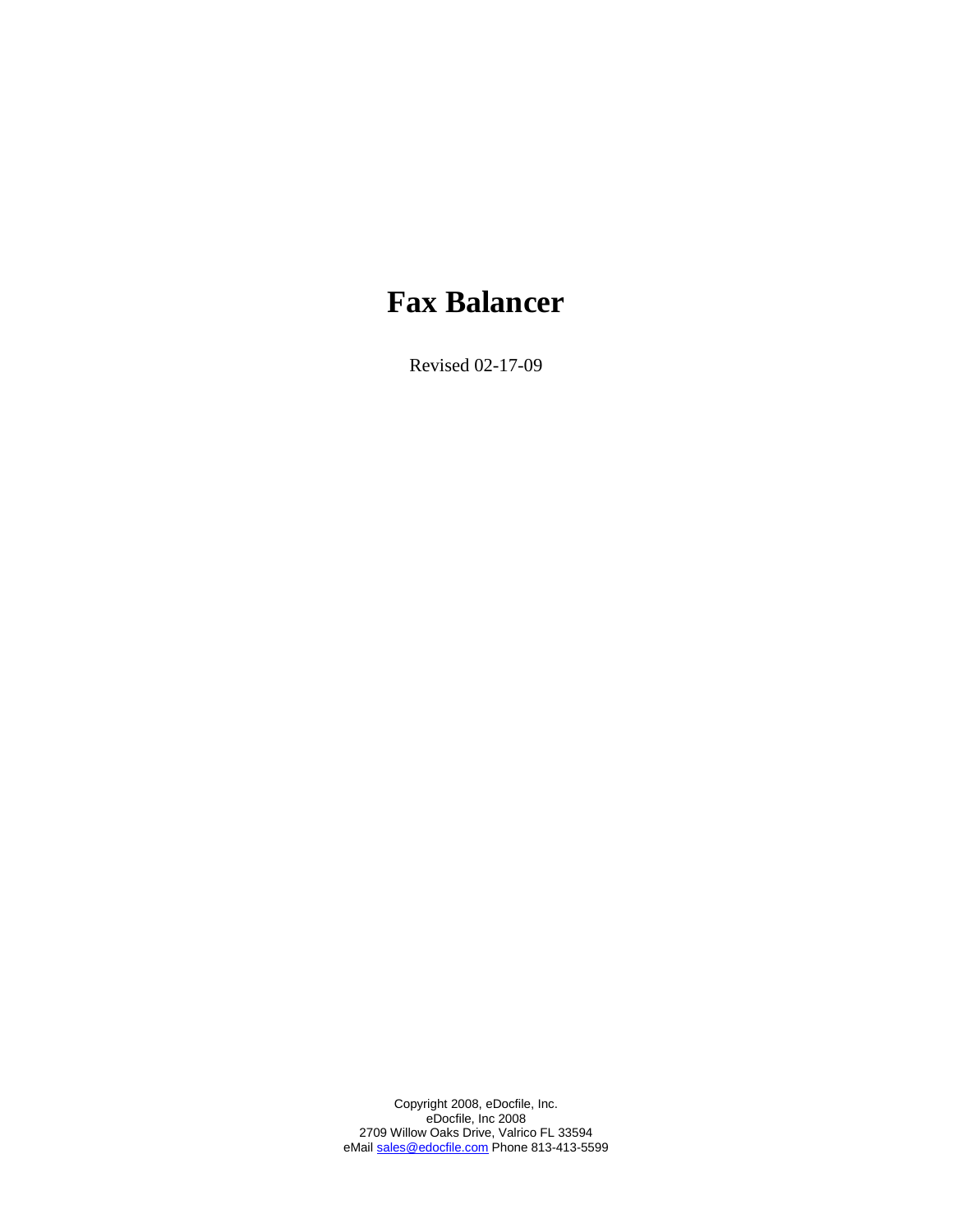#### **Fax Balancer**

Fax Balancer is a utility that monitors a file folder for incoming facsimiles or PDF files and equally distributes them to email addresses or file folders. It can convert Tiff images to a PDF file, email the file as an attachment, or place it in a shared file folder with the user recieving a link to the file for processing. Optionally, it can place a file in a users folder for them to check.

It does not attempt to deliver the files equally by size, in other words, it is not trying to see that each recipient receives the same amount of pages only the same number of facsimiles.

### **System Requirements**

Microsoft XP or Vista Java A method of receiving the incoming facsimiles

#### **Program Setup**

| Main Menu                          |        |  |  |
|------------------------------------|--------|--|--|
| <b>FAX BALANCER</b>                |        |  |  |
| Program Operation ______________   |        |  |  |
| Run Program                        |        |  |  |
| Configuration                      |        |  |  |
| Delivery List                      | Setup  |  |  |
| Help                               | Manual |  |  |
| Open Log File                      | Exit   |  |  |
| Copyright© eDocFile Inc. 2004-2009 |        |  |  |

Begin by Clicking on Setup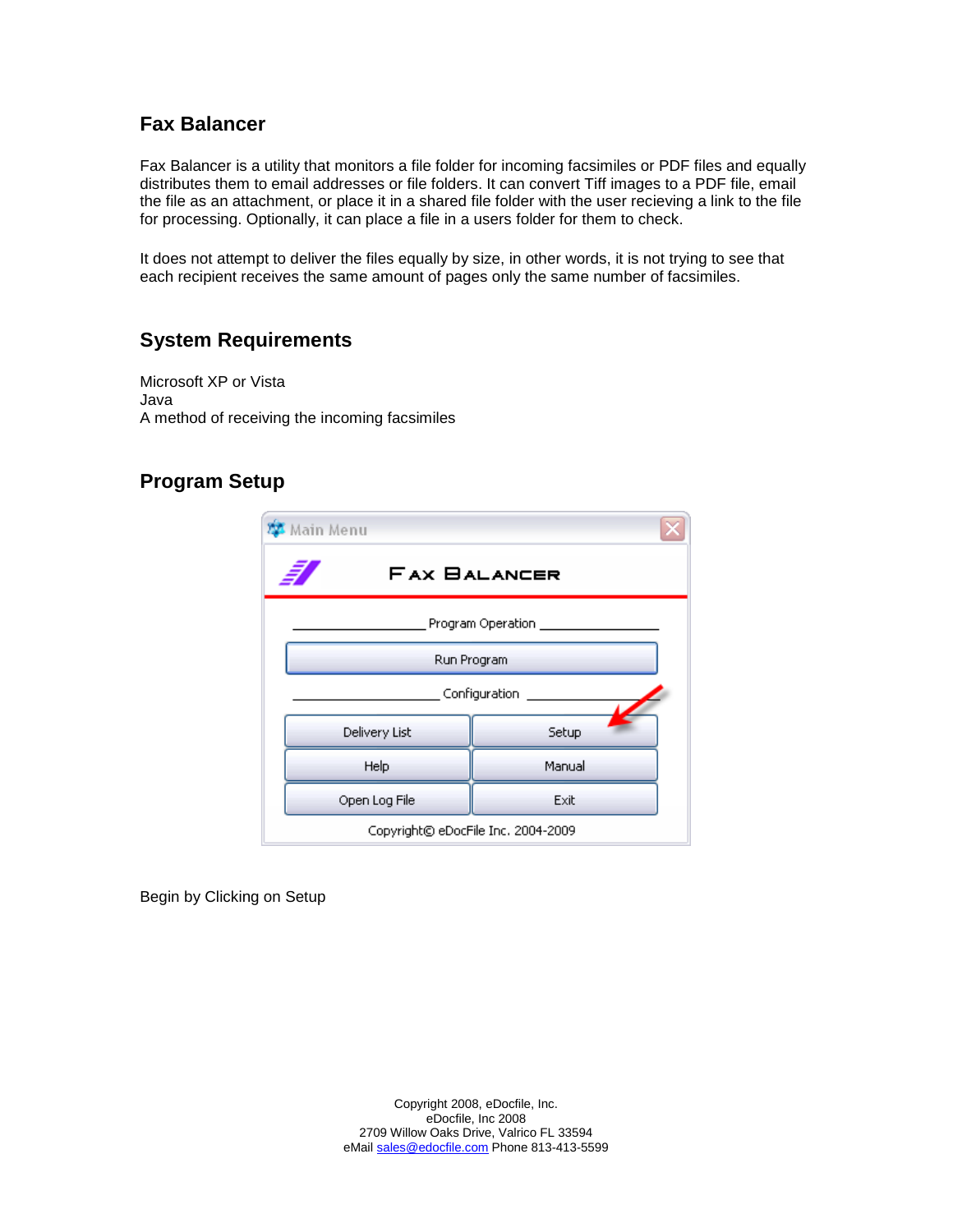| <b>Fax Balancer Setup</b>                                                                                                                                               |               |                                  |  |
|-------------------------------------------------------------------------------------------------------------------------------------------------------------------------|---------------|----------------------------------|--|
| <b>FAX BALANCER SETUP</b>                                                                                                                                               |               |                                  |  |
| Program Setup _________                                                                                                                                                 |               | Mail Setup _                     |  |
| Input Folder                                                                                                                                                            | Mail Server   | 8                                |  |
| Output File Type<br>eMail Options                                                                                                                                       | From Address  | 9                                |  |
| Tiff<br>3<br>$\checkmark$<br>Attachment<br>$\checkmark$<br>$\overline{4}$ Archive Files $\overline{5}$ Tiff<br>Archive File Type<br>$\checkmark$<br>6<br>Archive Folder | From Name     | 10                               |  |
|                                                                                                                                                                         | SMTP User ID  | 11                               |  |
|                                                                                                                                                                         | SMTP Password | 12                               |  |
| UNC Path to Archive for sending Links to Files                                                                                                                          | Port          | 13                               |  |
|                                                                                                                                                                         |               | 14 SMTP Authentication Reguired  |  |
| Copyright© eDocFile Inc. 2004-2008                                                                                                                                      |               | <b>Test Mail</b><br>Help<br>Save |  |

1 - Enter the folder to be monitored for tiff images or PDF files

2 - Select the type of output file the options are Tiff or PDF, please note if incoming files are PDFs they will not be converted to Tiff images.

3 - Select an option for when an email address is found in the distribution list. The options are to send the file as an attachment, send a link to the file in the archive folder or send a note with no link.

4 - Place a check mark in this box to archive the original file, This must be checked if a link is being sent to notify the user.

5 - Select an Archive Type the options are Tiff and PDF, please note if incoming files are PDFs they will not be converted to Tiff images.

- 6 Enter a path for the Archive Images
- 7 Enter the UNC path to the Archive Images if a link is being sent.
- 8 SMTP Mail Server Name
- 9 From Address that will appear on eMail
- 10 From Name
- 11 SMTP User ID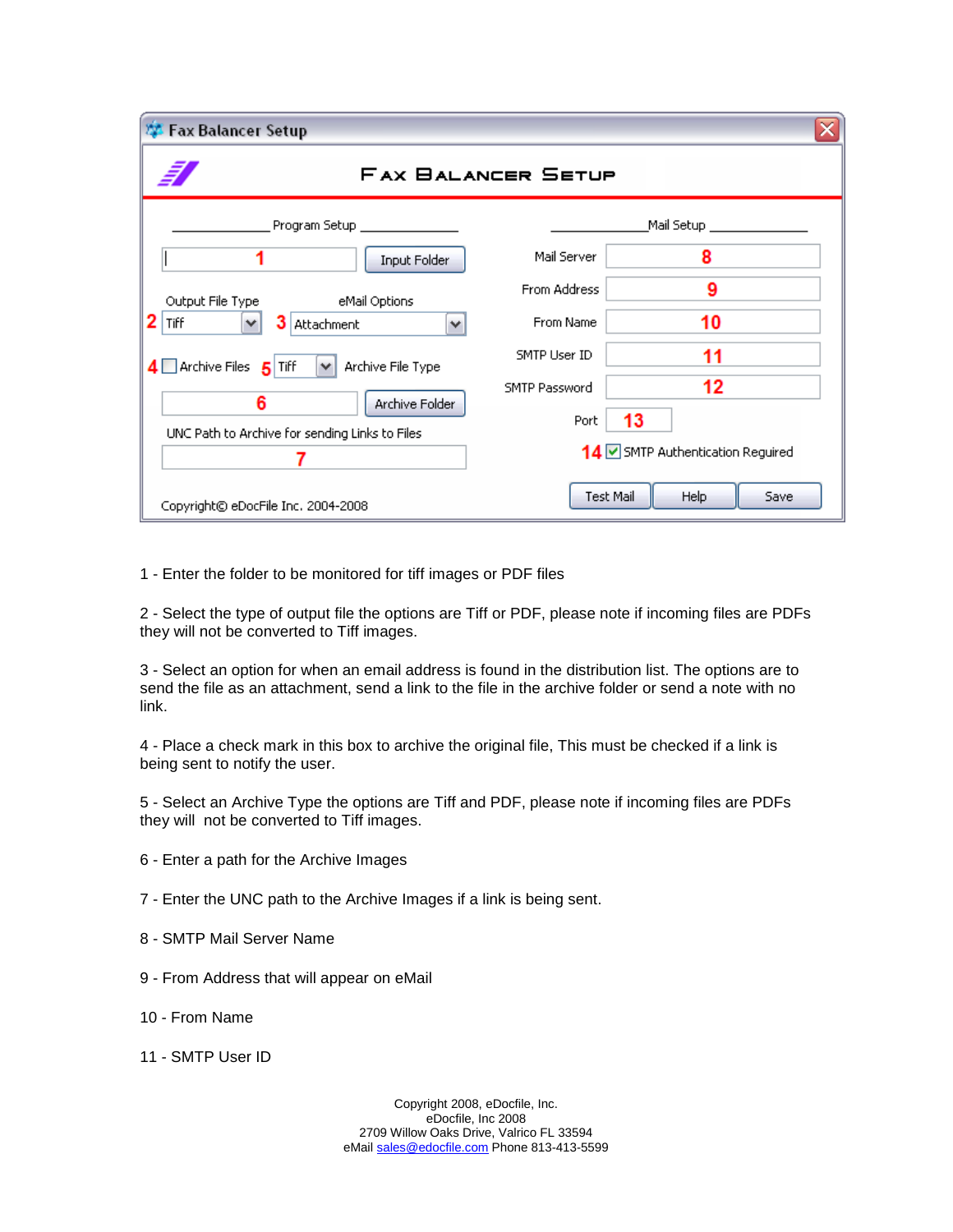#### 12 - SMTP Password

- 13 The Port to Access your mail
- 14 Place a check mark if SMTP Authentication is Required

Once the information has been entered click on Test Mail

| <b>Fax Balancer Setup Message</b>                                                          |  |  |
|--------------------------------------------------------------------------------------------|--|--|
| 2/17/2009 10:18:52 AM                                                                      |  |  |
| Mail was sent sucessfully - The Results<br>were 250 Accepted message qp 28699<br>bytes 395 |  |  |
| ΠK                                                                                         |  |  |

If the mail information was entered correctly the message will confirm it (the message maybe different depending upon your mail server)

Click on Save to return to the Main Menu

#### **Setting up the Delivery List**

| <b>Main Menu</b>                   |        |  |
|------------------------------------|--------|--|
| <b>FAX BALANCER</b>                |        |  |
| Program Operation                  |        |  |
| Run Program                        |        |  |
| Configuration __                   |        |  |
| Delivery List                      | Setup  |  |
| Help                               | Manual |  |
| Open Log File                      | Exit   |  |
| Copyright© eDocFile Inc. 2004-2009 |        |  |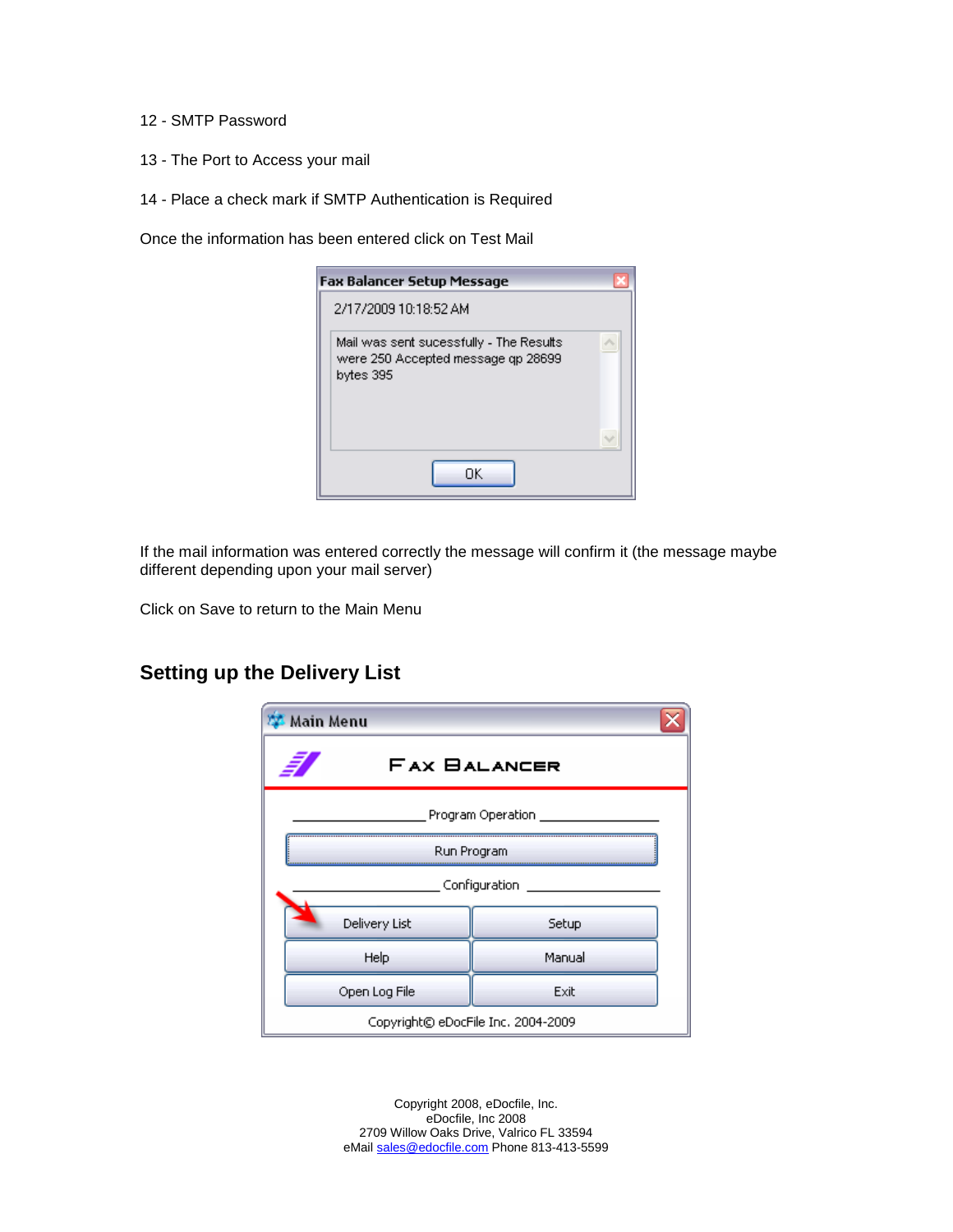Click on Delivery List

| <b>Fax Balancer</b>                                                                                                                                  |  |  |
|------------------------------------------------------------------------------------------------------------------------------------------------------|--|--|
| <b>SETUP DELIVERY</b>                                                                                                                                |  |  |
| Delivery List                                                                                                                                        |  |  |
| kpassaur@edocfile.com<br>info@edocfile.com<br>C:\aaatest\imagesout\Bob<br>\\X-series\keith<br>C:\aaatest\imagesout\Ted<br>C:\aaatest\imagesout\Alice |  |  |
| Enter either a Path to a folder or an eMail address<br>with each line having one destination.                                                        |  |  |
| Help<br>Save<br>Exit                                                                                                                                 |  |  |
| Copyright© eDocFile Inc. 2004-2009                                                                                                                   |  |  |

Enter a list of addresses to deliver the facsimiles to. The address can be either a path or an email address as shown above.

Click on Save when finished or Exit to return to the Main Menu without saving.

This settings file can also be edited in Notepad if it is easier for the user. It is stored in C:\Documents and Settings\ the users account \Application Data\edocfile\Fax Balancer

#### **Mail Message Text**

The text in the Mail Messages can be changed if desired. They are stored in the folder:

C:\Documents and Settings\ the users account \Application Data\edocfile\Fax Balancer\Messages

The files are:

Note.txt - this will be the email body text if the note funciton is being used FaxrecievedSubject.txt is the subject line Faxbody.txt is the body of the email message, if a link is being sent it will be added to the text

**Log Files**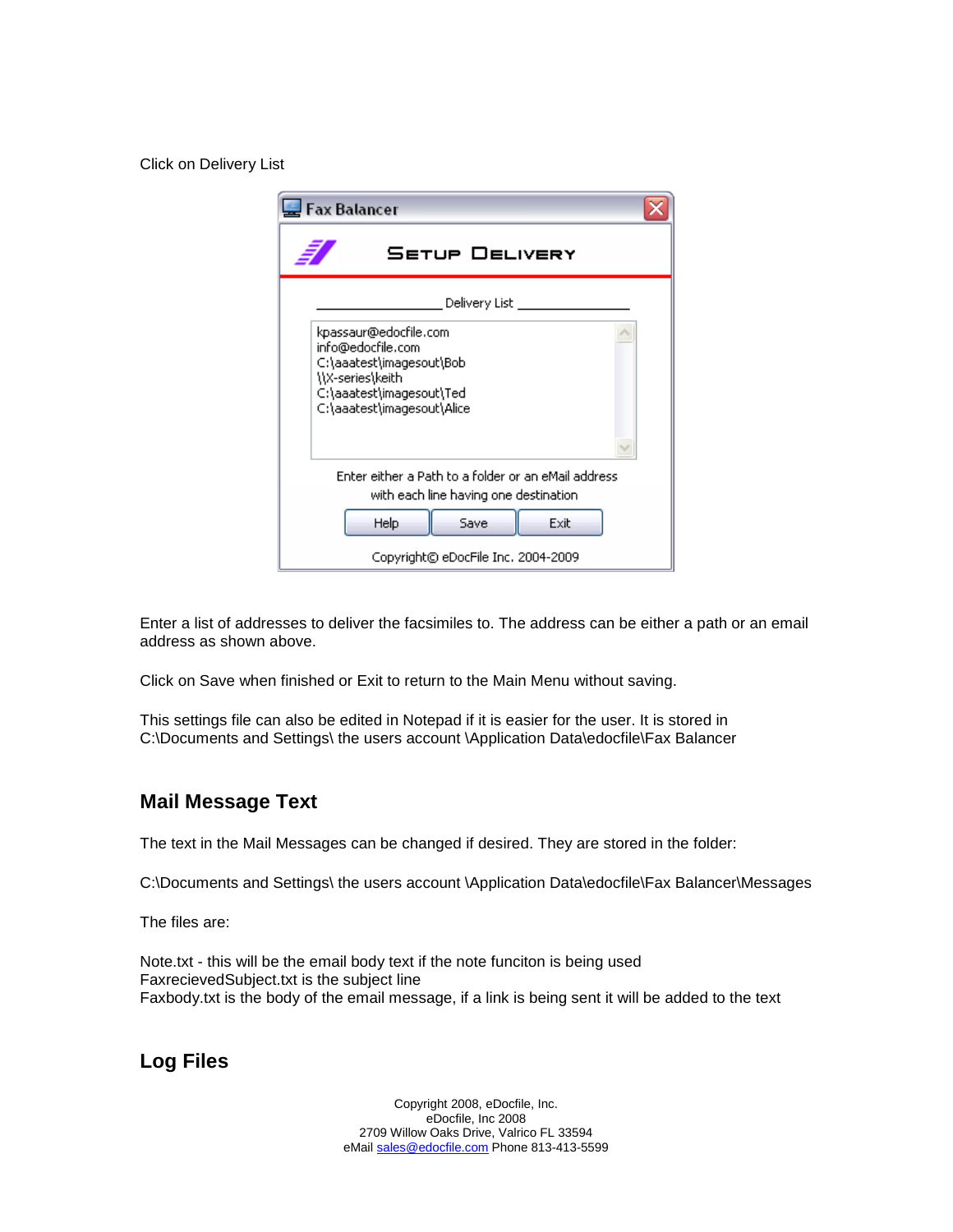| <b>Main Menu</b>                   |        |  |
|------------------------------------|--------|--|
| <b>FAX BALANCER</b>                |        |  |
| Program Operation                  |        |  |
| Run Program                        |        |  |
| Configuration _____                |        |  |
| Delivery List                      | Setup  |  |
| Help                               | Manual |  |
| Open Log File                      | Exit   |  |
| Copyright© eDocFile Inc. 2004-2009 |        |  |

#### Click on "Open Log File"

| J logs                                                                                      |                    |                        |                           |      |                    |                         |
|---------------------------------------------------------------------------------------------|--------------------|------------------------|---------------------------|------|--------------------|-------------------------|
| File<br>Edit<br>Favorites<br>View                                                           | Tools              | Help                   |                           |      |                    |                         |
| <b>3</b> Back · 2 · 2                                                                       |                    | Search<br>Folders      | $\overline{\textbf{H}}$ . |      |                    |                         |
| Address C:\Documents and Settings\Keith Passaur\Application Data\edocfile\Fax Balancer\logs |                    |                        |                           |      |                    | $\vee$ $\Rightarrow$ Go |
|                                                                                             |                    | Name                   |                           | Size | Type               | Date Modified           |
| <b>File and Folder Tasks</b><br>Make a new folder                                           | $\hat{\mathbf{z}}$ | 17_02_2009_Results.txt |                           |      | 8 KB Text Document | 2/17/2009 9:11 AM       |

The directory containing the log files will open with a separate file for each day.

| 17 02 2009 Results.txt - Notepad |                                                                                                                                                                                                                                                                                                                                                                                                                                                                                                                                                                                                                                                                                                                                                                                                                                         |  |
|----------------------------------|-----------------------------------------------------------------------------------------------------------------------------------------------------------------------------------------------------------------------------------------------------------------------------------------------------------------------------------------------------------------------------------------------------------------------------------------------------------------------------------------------------------------------------------------------------------------------------------------------------------------------------------------------------------------------------------------------------------------------------------------------------------------------------------------------------------------------------------------|--|
| File Edit Format View Help       |                                                                                                                                                                                                                                                                                                                                                                                                                                                                                                                                                                                                                                                                                                                                                                                                                                         |  |
|                                  | 2009-02-17:07:27:50:327 - C:\aaatest\imagesout\Alice\ is the destination of the next file<br>2009-02-17:07:28:35:327 - C:\aaatest\doc20080226101028_005.tif is the file being processed<br> 2009-02-17:07:28:35:436 - Archived File C:\aaatest1\doc20080226101028_005.pdf<br> 2009-02-17:07:28:35:561 - Delivered File C:\aaatest\imagesout\Alice\\doc20080226101028_005.pdf<br>2009-02-17:07:28:35:577 - C:\aaatest\doc20080226101028_004.tif is the file being processed<br> 2009-02-17:07:28:35:655 - Archived File C:\aaatest1\doc20080226101028_004.pdf<br>2009-02-17:07:28:35:671 - C:\aaatest\doc20080226101028_003.tif is the file being processed<br> 2009-02-17:07:28:35:749 - Archived File C:\aaatest1\doc20080226101028_003.pdf<br>2009-02-17:07:28:35:764 - C:\aaatest\imagesout\Bob\ is the destination of the next file |  |
|                                  |                                                                                                                                                                                                                                                                                                                                                                                                                                                                                                                                                                                                                                                                                                                                                                                                                                         |  |

When the file is open all details will be shown.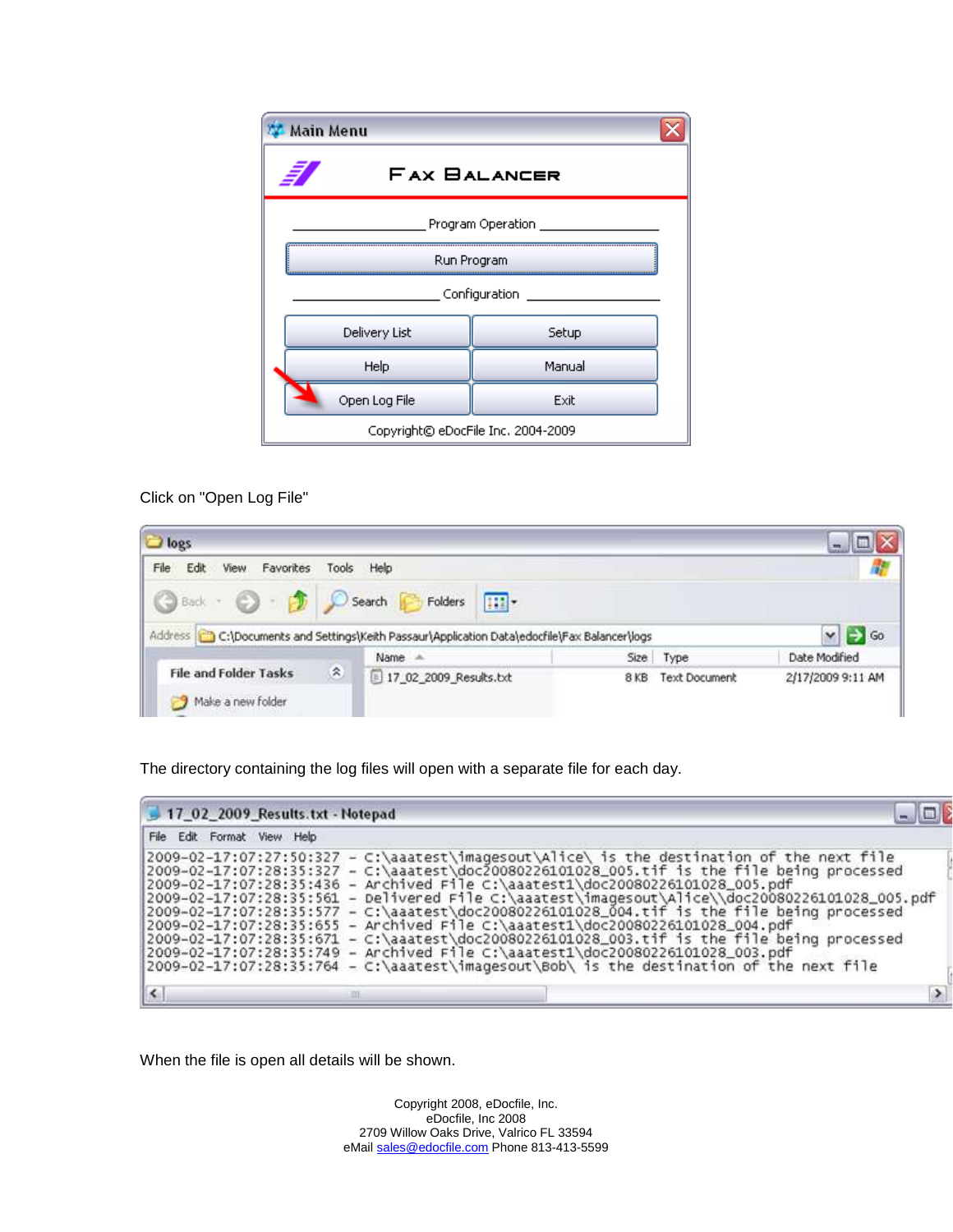## **Running the Program**

| Main Menu                          |        |  |
|------------------------------------|--------|--|
| <b>FAX BALANCER</b>                |        |  |
| Program Operation                  |        |  |
| Run Program                        |        |  |
| Configuration                      |        |  |
| Delivery List                      | Setup  |  |
| Help                               | Manual |  |
| Open Log File<br>Exit              |        |  |
| Copyright© eDocFile Inc. 2004-2009 |        |  |

To Start the program click on "Run Program"



An Icon will flash in the SysTray

| Main Menu                          |        |  |
|------------------------------------|--------|--|
| <b>FAX BALANCER</b>                |        |  |
| Program Operation                  |        |  |
| Shut Down Program                  |        |  |
| Configuration                      |        |  |
| Delivery List                      | Setup  |  |
| Help                               | Manual |  |
| Open Log File                      | Exit   |  |
| Copyright© eDocFile Inc. 2004-2009 |        |  |